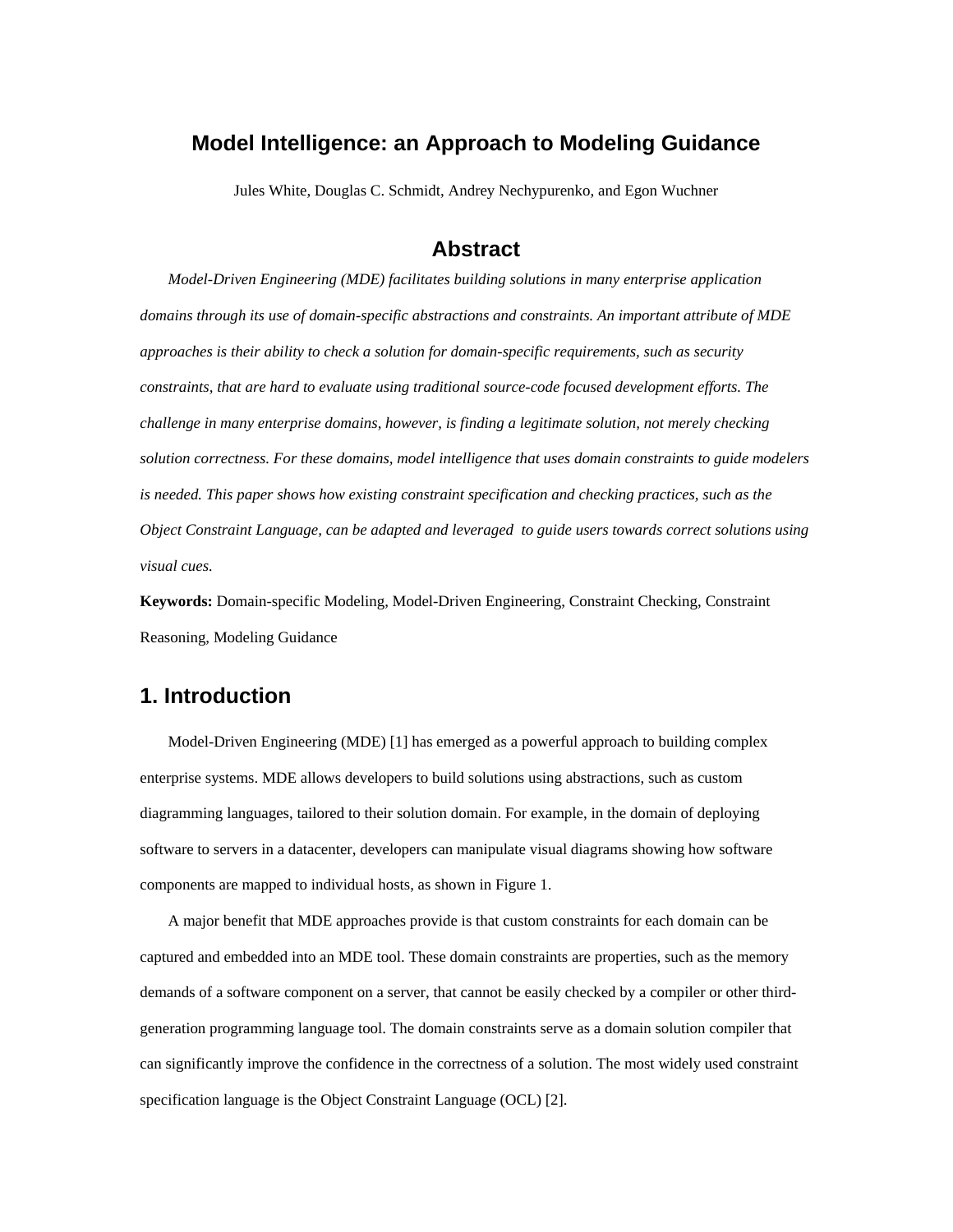

**Figure 1. Deployment Model for a Datacenter** 

Although MDE can improve solution correctness and catch previously hard to identify errors, in many domains the major challenge is deriving the correct solution, not checking solution correctness. For example, when deploying software components to servers in a datacenter, each component can have numerous functional constraints, such as requiring co-hosting a specific set of other components with it, and non-functional constraints, such as requiring a firewalled host, that make developing a deployment model hard. When faced with large enterprise models with 10s, 100s, or 1,000s of model elements and multiple constraints per element, manual model building and validation approaches do not scale.

Enterprise models can also contain global constraints, such as stipulating that no host's allocation of components exceeds its available RAM, which further complicates modeling. Although languages like OCL can be used to validate a solution, they still do not make finding the correct solution any easier. Developers must still manually construct models and invoke constraint checking to see if a mistake has been made.

The following properties of enterprise models make building models challenging:

- 1. Enterprise models are often large and may contain multiple views, making it hard or infeasible for modelers to see all the information required to make a complex modeling decision
- 2. Constraints in enterprise systems often involve functional and non-functional concerns that are scattered across multiple views or aspects of a model and are hard to solve manually and
- 3. Enterprise modeling solutions may need to satisfy complex global constraints or provide optimality, both of which require finding and evaluating a large number of potential solution models.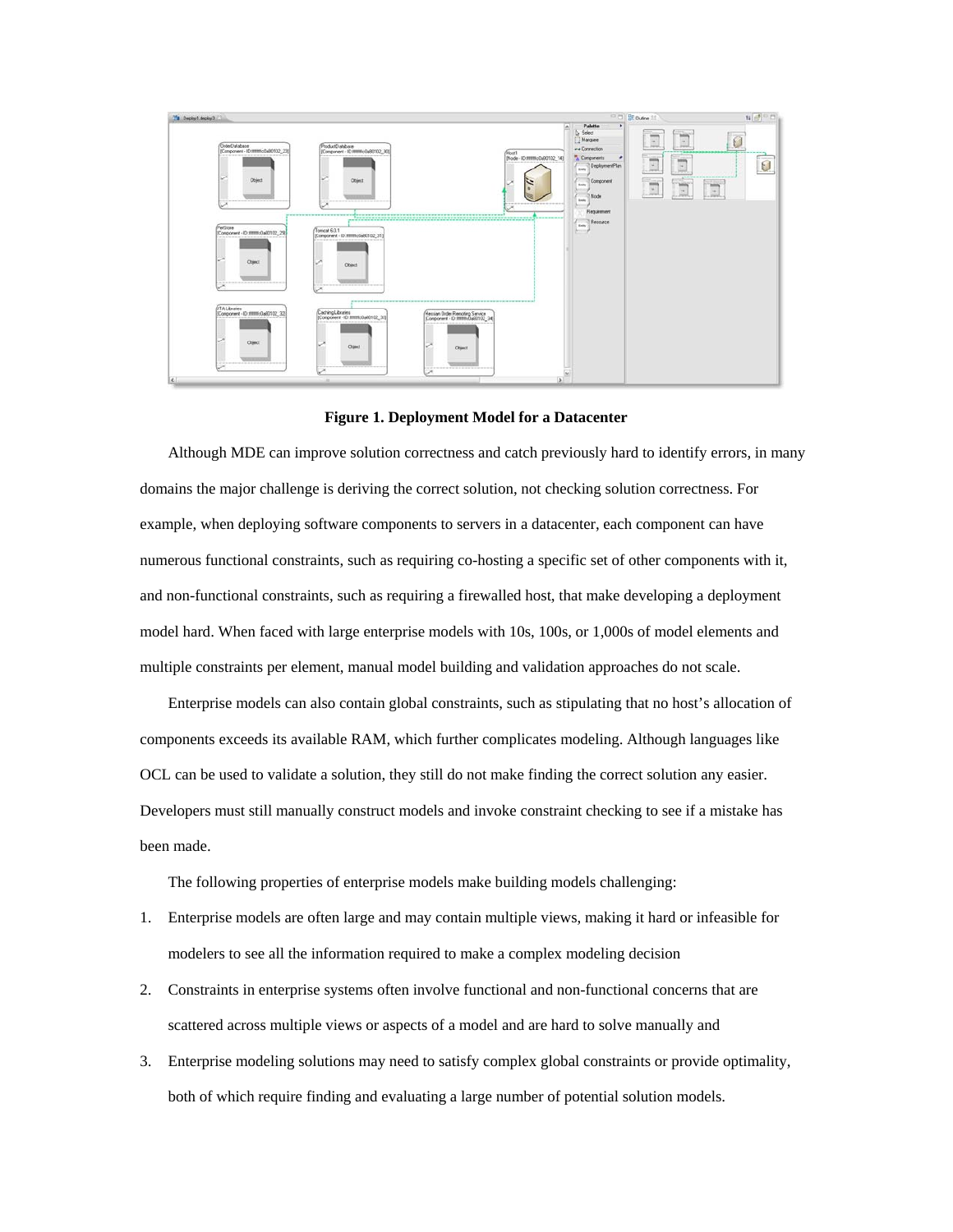Current model construction techniques are largely manual processes. The difficulty of understanding an entire large enterprise model—coupled with the need to find and evaluate a large number of potential solutions—makes enterprise modeling hard.

To motivate the need for tool support to help modelers deduce solutions to domain constraints, we use an application for modeling the deployment of software components to servers in a datacenter. Ideally, when creating a deployment, as a developer clicked on each individual software component to deploy it, the underlying tool infrastructure could use the domain constraints to derive the viable hosts for the component. We refer to these mechanisms for guiding modelers towards correct solutions as *model intelligence*.

# **2 Limitations of Current Constraint Checking Approaches**

To motivate the challenges of using existing constraint infrastructure, such as OCL, as a guidance mechanism, we will evaluate a simple constraint for deploying a software component to a server. For each component, the host that it is deployed to should have the correct OS for which the component is compiled. This constraint can be captured in OCL as:

```
context:SoftwareComponent; 
inv: self.hostingServer.OS = self.requiredOS;
```


**Figure 2. Model Editing and Constraint Checking**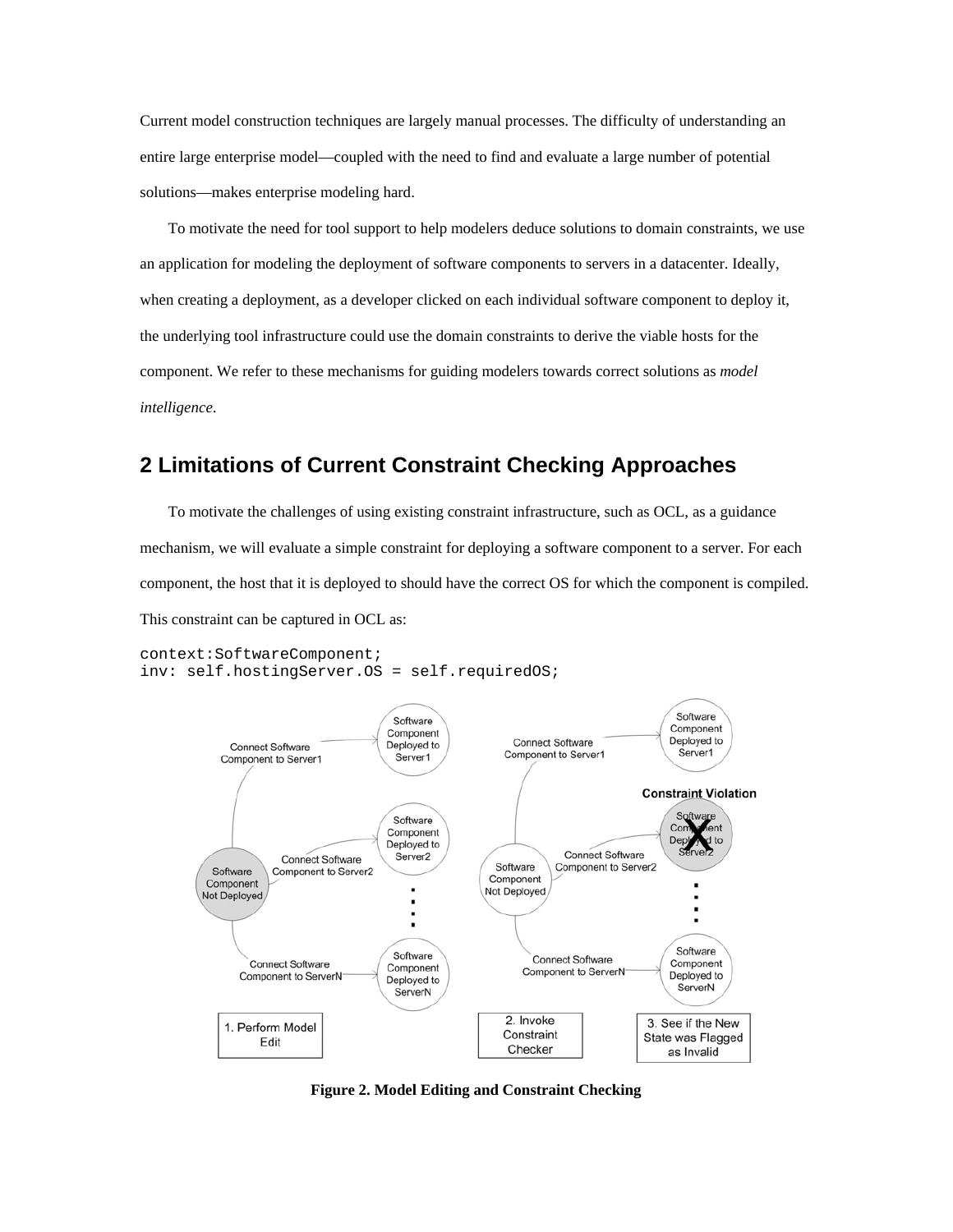After a SoftwareComponent has been deployed to a server, the above constraint checks that the host (stored in the hostingServer variable) has the OS required by the component. As shown Figure 2, to utilize the constraint, the modeler first makes a change to the model (Step 1), invokes the constraint checker (Step 2), and then sees if an error state has been entered (Step 3). The challenge is that the modeler cannot predict ahead of time if the model is being transitioned to an invalid state. A state is only checked for errors after control has been transitioned to it.

One way around the inability to check the constraint before the host is committed to the SoftwareComponent is to use OCL preconditions as guards on transitions. An OCL precondition is an expression that must hold true before an operation is executed. The chief problem of using OCL preconditions as guards, however, is that they are designed to specify the correct behavior of an operation performed by the *implementation* of the model. Using an OCL precondition as a guard during modeling requires defining the constraint in terms of the operation performed by the *modeling tool* and not the model.

For example, the precondition that should be imposed to check for the correct OS is a constraint on an operation (*e.g.,* creating a connection) performed by the modeling tool, not by the model. To define the OCL precondition, therefore, developers must define the OCL constraint in terms of the modeling tool's definition of the operation, which may not use the same terminology as the model. Moreover, defining the constraint as a precondition on an operation performed by the modeling tool requires developers to create a duplicate constraint to check if an existing model state is correct.

Without two constraints—one to check the correctness of the modeling tool action and one to check the correctness of an already constructed model state—it is impossible to identify operation endpoints and ensure model consistency. The OCL precondition approach therefore adds complexity by requiring developers to maintain separate—and not necessarily identical—definitions of the constraint that can potentially drift out of sync. The precondition approach also couples the constraint to a single modeling platform since the precondition is defined in terms of the connection operation exposed by the tool, not the model.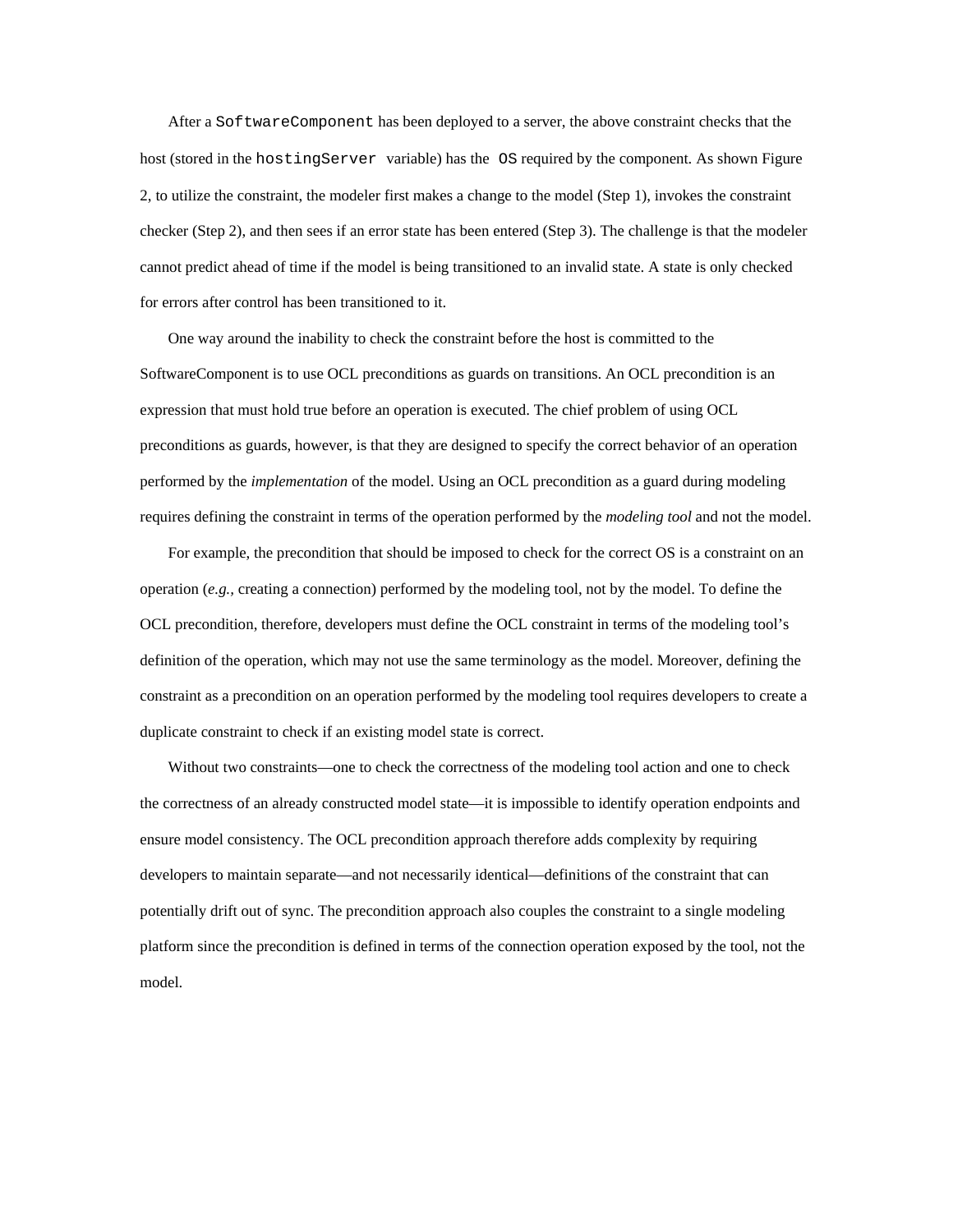## **3 Model Intelligence: an Approach to Modeling Guidance**

A modeling tool can implement model intelligence, by using constraints to derive valid end states for a model edit *before* committing the change to the model. Traditional mechanisms of specifying constraints associate a constraint with objects (*e.g.,* SoftwareComponents) rather than the relationships between the objects (*e.g.*, the deployment relationship between a SoftwareComponent and a Server). To determine the validity of a relationship between two objects, therefore, the relationship must be created and committed to the model so that constraints on the two objects associated with the relationship can be checked.

The transitions in the state diagram from Figure 1 correspond to the creation of relationships between objects. To support model intelligence, a tool needs to use domain constraints to check the correctness of the modification of relationships between objects in a model before the modification is committed to the model. If constraints are associated with the relationships rather than the objects, a tool can use the constraints associated with the relationship to deduce valid end states and suggest transitions to a modeler.

#### *3.1 Constraining Relationships*

Relationships between objects are edges in the underlying object graph of a model. Each edge has a source and target object. Using this understanding of relationships, constraints can be created that specify the correctness of a relationship in terms of properties of the source and target elements. For example, the deployment of a SoftwareComponent to a Server is represented as a *deployment* relationship. A constraint can be applied to a deployment relationship and specified in terms of the properties of the source (*e.g*., a SoftwareComponent) and the target (*e.g.*, a Server):

```
context:Deployment; 
inv: source.requiredOS = target.OS;
```
A key property of associating constraints and specifying them in terms of the source and target of the relationship is that a constraint can be used to check the correctness of the creation of a relationship *before* the relationship is committed to a model. Prior to the creation of a relationship, the proposed source and target elements can be substituted into the constraint expression and the constraint expression checked for correctness. If the constraint expression holds true for the proposed source and target elements, the corresponding relationship can be created in the model.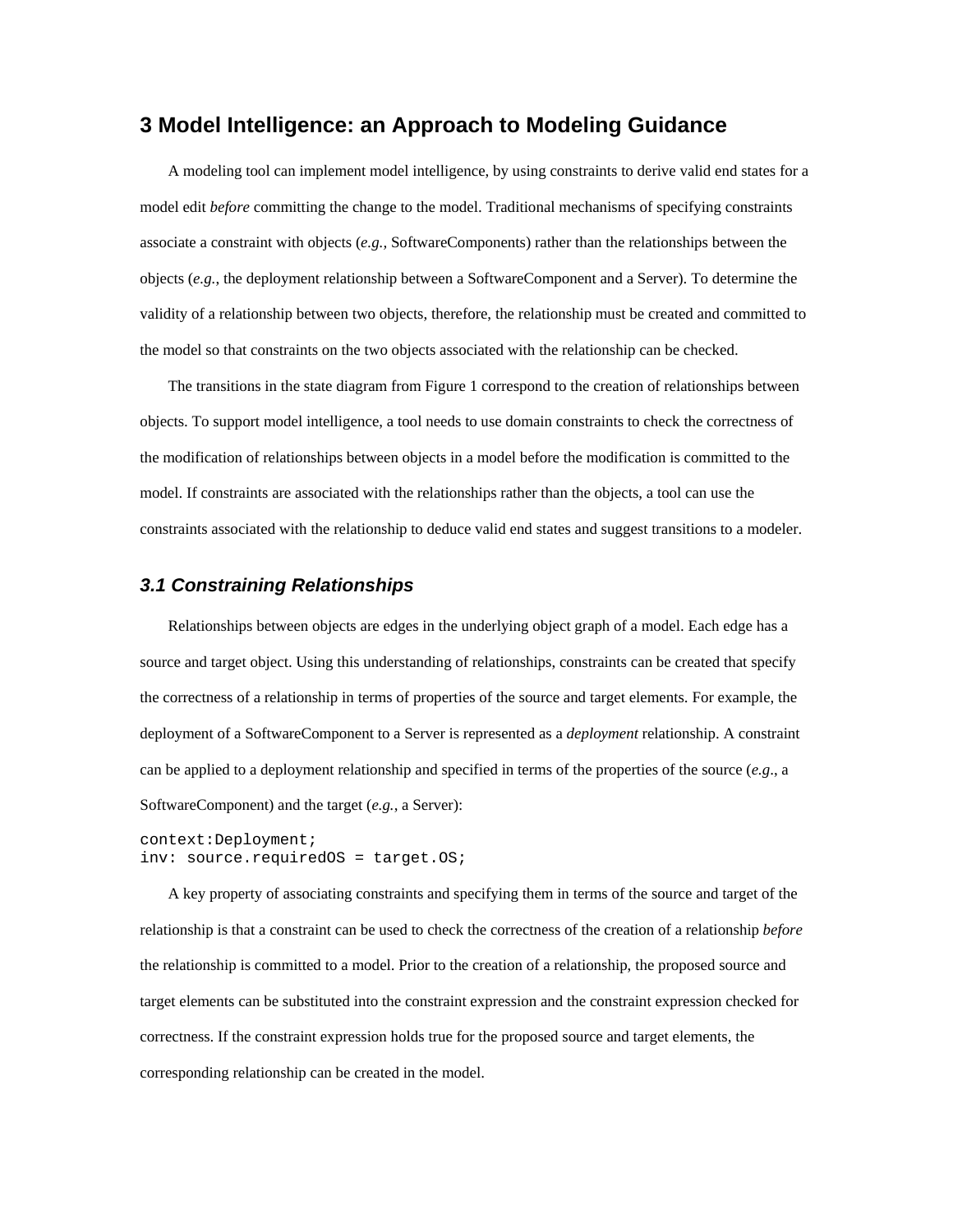Section 2 showed that using existing OCL approaches to model intelligence requires maintaining separate specifications of each constraint. If constraints are associated with relationships and expressed in terms of the source and targets of a relationship, they can be used to check the validity of a modeling action *before* it is committed to the model. Moreover, the same constraint can be used to check existing relationships between modeling elements, which can not be done with the standard OCL approach.

#### *3.2 Relationship Endpoint Derivation*

A model can be viewed as a knowledge base, *i.e.,* the model elements define facts about the solution. The goal of model intelligence is to run queries against the knowledge base to deduce the valid endpoints (*e.g,,* valid hosts for a component) of a relationship that is being created by a modeler. In terms of the state diagram detailing a model editing scenario shown in Figure 3, the queries derive the valid states to which a model can transition.



**Figure 3. Model Editing Sequence for Model Intelligence** 

The creation of a relationship begins by modelers selecting a relationship type (*e.g.,* a deployment relationship) and one endpoint for the new relationship (*e.g.,* a SoftwareComponent). Model intelligence uses the relationship type to determine the constraints that must hold for the relationship and then uses the constraints to create queries to search the knowledge base for valid endpoints to create the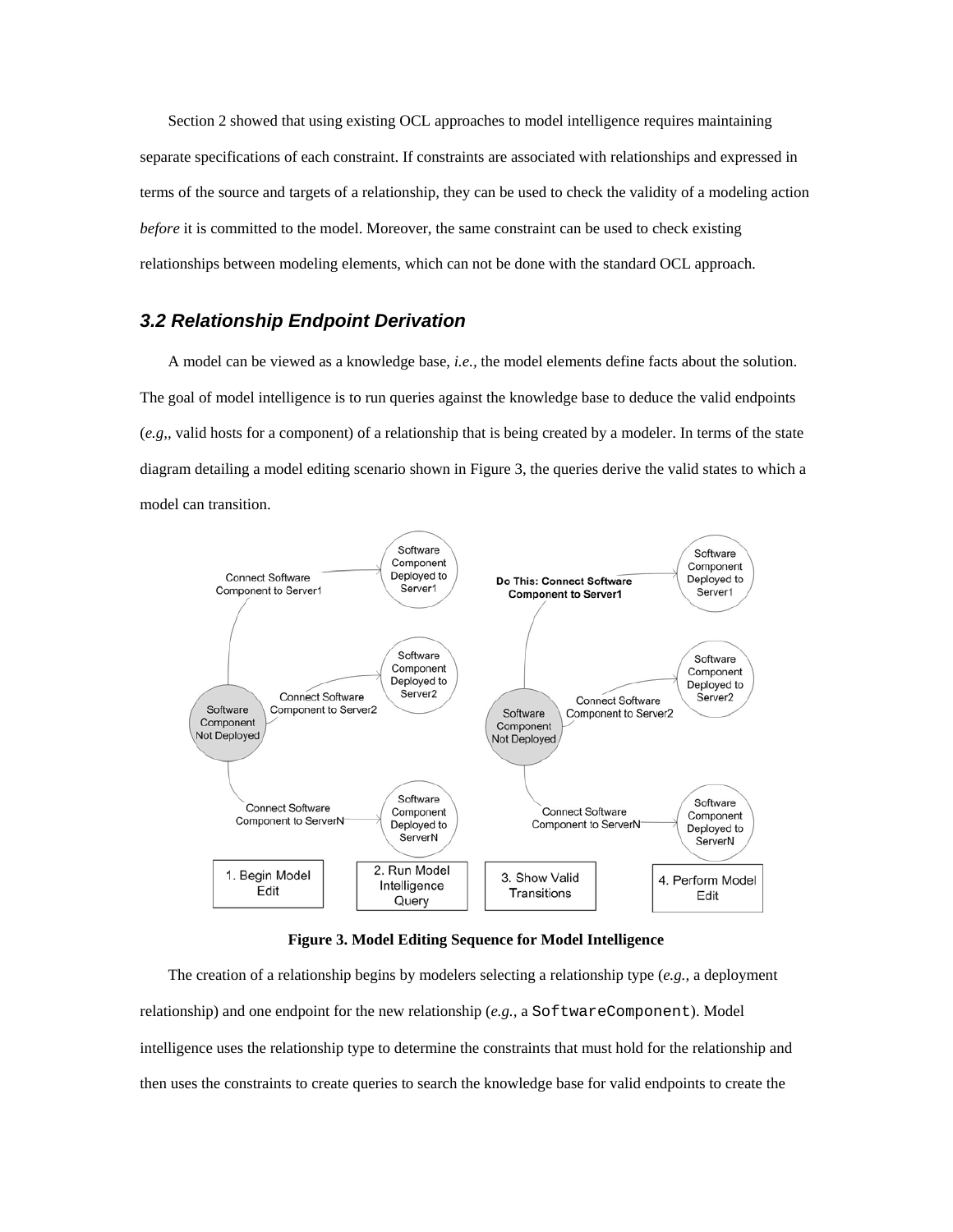relationship, as shown in Step 2 of Figure 3. The valid endpoints determine the valid states to which the model can transition. As shown in Step 3 of Figure 3, the transitions that lead to these valid states can then be suggested to modelers as valid ways of completing an in-progress modeling edit.

The creation of a new relationship begins by the modeler selecting a source for the relationship and a type of relationship to create. Each relationship type has a set of constraints associated with it. Once model intelligence knows the source object and the OCL constraints on the relationship being modified, a query can be issued to find valid endpoints to complete the relationship. Using the OS deployment constraint from Section 2 the query to find endpoints for a deployment relationship would be:

```
Server.allInstances()->collect(target | 
                              target.OS = source.OS;
```
In this example, model intelligence would specify to the OCL engine that the source variable mapped to the SoftwareComponent that had been set as the source of the deployment relationship. The query would then return the list of all Servers that had the correct OS for the component. For an arbitrary relationship, with constraint Constraint, between elements Source and Target of types SourceType and TargetType, a query can be composed to derive valid endpoints. Assuming that a relationship has endpoint Source set, a query can be issued to find potential values for Target as follow:

```
TargetType->allInstances()->collect(target | Constraint);
```
where Constraint is a boolean expression over the source and target variables. More generally, the query can be expressed as: *Find all elements of type TargetType where Constraint holds true if the source is Source*.

#### *3.3 Endpoint Derivation Across Multiple Constraint Languages*

Although we have only focused on OCL thus far, the generalized query definition from Section 3.2 can be mapped to other constraint or expression languages, as well. In prior work [4], we implemented model intelligence using OCL, Prolog, BeanShell, and Groovy. For example, Prolog naturally defines a knowledge base as a set of facts defined using predicate logic. Queries can be issued over a Prolog knowledge base by specifying constraints that must be adhered to by the facts returned. Model intelligence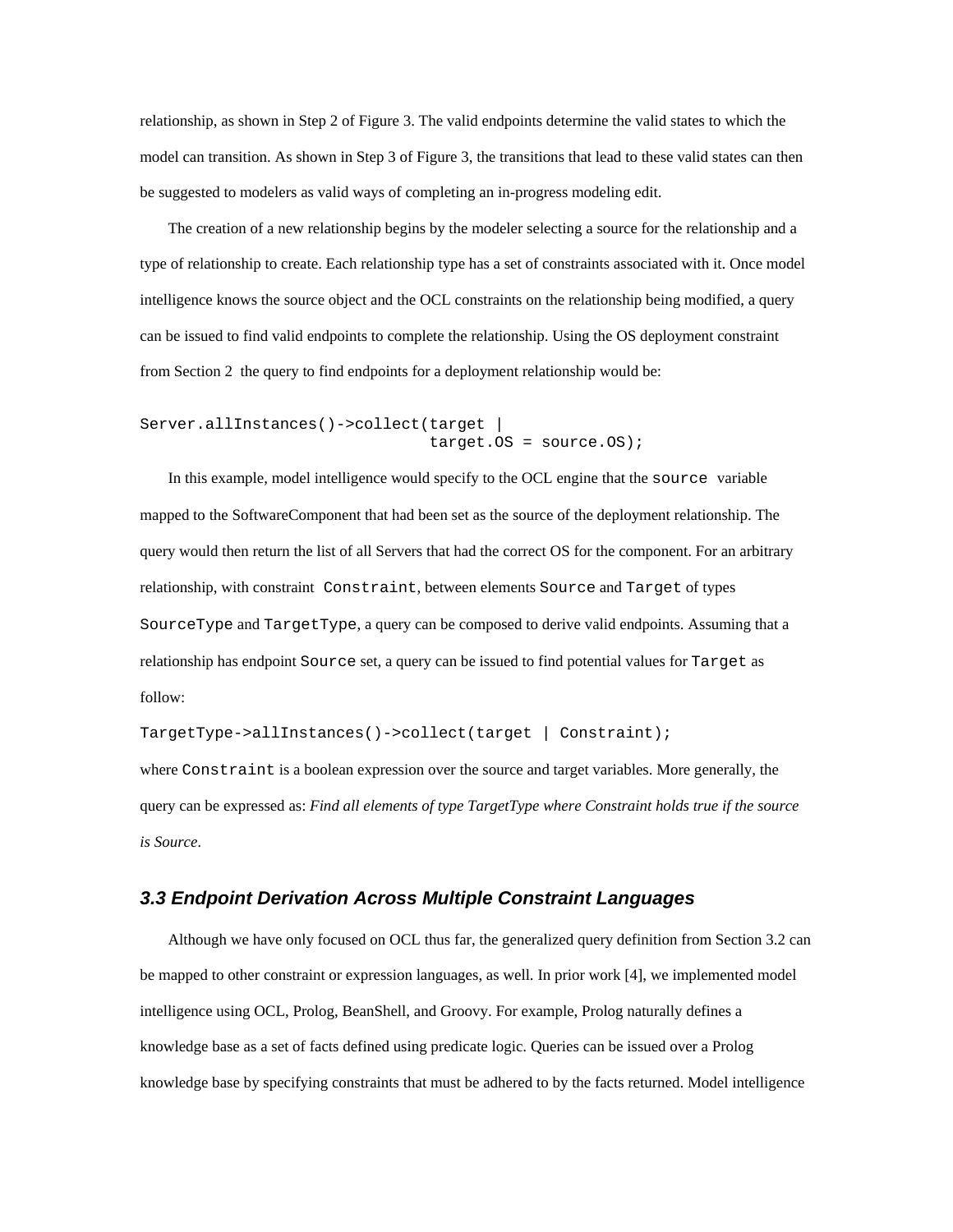can also be used to derive solutions that are restricted by a group of constraints defined in multiple heterogeneous languages. An iterative result filtering process can be used to derive endpoints that satisfy constraints specified in multiple languages, as shown in Figure 4.



**Figure 4. Model Intelligence Queries Across Multiple Constraint Languages** 

Initially, model intelligence issues a query to derive potential solutions that respect the constraint set of one constraint language. The results of the query are stored in the set  $R_0$ . For each subsequent query language  $C_i$ , the results of the query that satisfy the language's constraint set are stored in  $R_i$ . For each constraint language  $C_i$ , where  $i > 0$ , model intelligence issues a query using a modified version of the query format defined in Section 3.2: *Find all elements of type TargetType where Constraint holds true if the source is Source and the element is a member of the set Ri-1*.

The modified version of the query introduces a new constraint on the solution returned: all elements returned as a result were a member of the previous result set. A simple mechanism for specifying result sets is to associate a unique ID with each modeling element and to capture query results as lists of these IDs.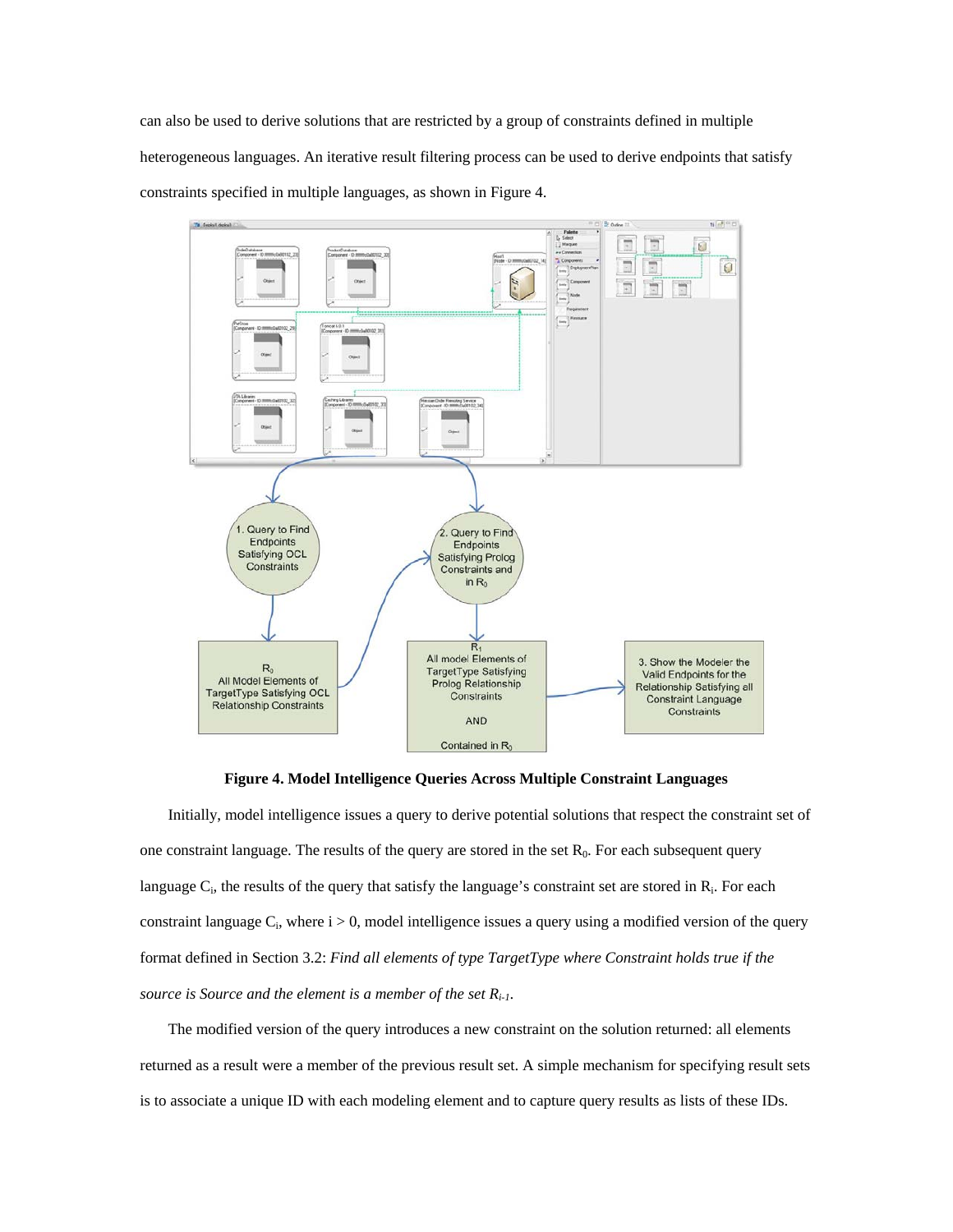The modified queries can then be defined by checking to ensure that both the constraint set holds and the ID property of each returned modeling element is contained by the previous result set.

## *4 Integrating Model Intelligence with the Command Pattern*

There are a large number of uses for model intelligence, including automatically performing an autonomous batch process of model edits and providing visual feedback to modelers. In this section, we show how model intelligence can be integrated with the *Command pattern* [3] to provide visual cues to aid modelers in correctly completing modeling actions. The Command pattern uses an object to encapsulate an action and its needed data and is used in many graphical modeling frameworks, such as the Eclipse Graphical Editor Framework [5]. As a modeler edits a model, commands are created and executed on the model to perform the actions of the modeler.



**Figure 5. The Deployment Command Showing Valid Endpoints Derived via Model Intelligence** 

Modeling platforms provide tools, such as a connection tool, that a modeler uses to manipulate a model. Each tool is backed by an individual command object, such as a connection command. When a modeler chooses a tool, an instance of the corresponding command class is created. Subsequent pointing, clicking, and typing by the user, sets the arguments (*e.g.,* connection endpoints) operated on by the command. When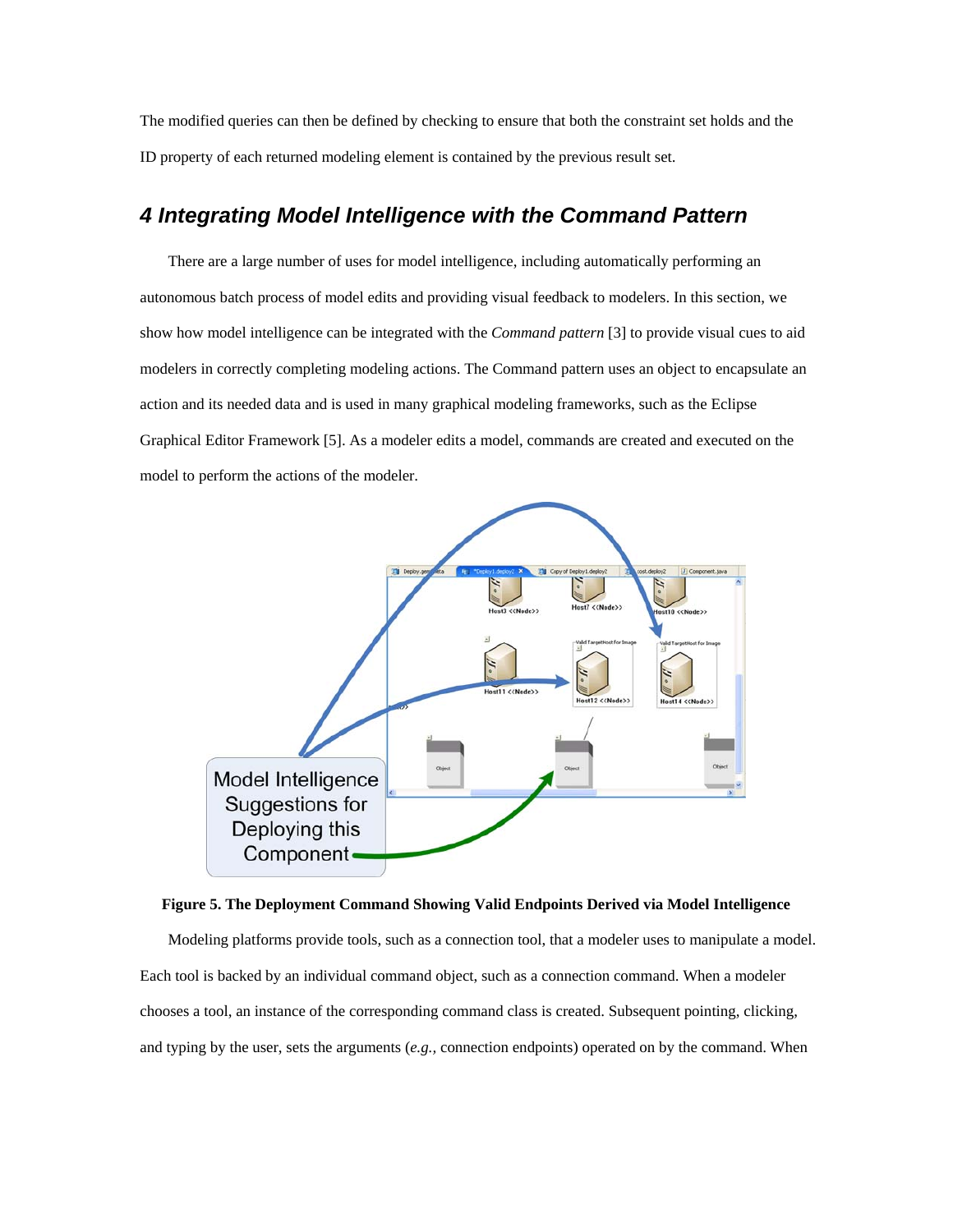the arguments of the command are fully specified (*e.g.,* both endpoints of a connection command are set), the command executes.

Section 3 described the ability to highlight the valid deployment locations for a software component after a modeler clicked on it to initiate a deployment connection. This functionality can be achieved by combining model intelligence with a deployment connection command. After the initial argument to the deployment connection command is set, the command can use model intelligence to query for valid deployment locations. If there is a single server that can host the component, the command can autonomously choose it as the deployment location and execute. If there is more than one potential valid host, each host can be highlighted via a command to help the user select the command's final argument, as shown in Figure 5.



**Figure 6. A Model Intelligence Batch Process to Assign a Host for Every Component**